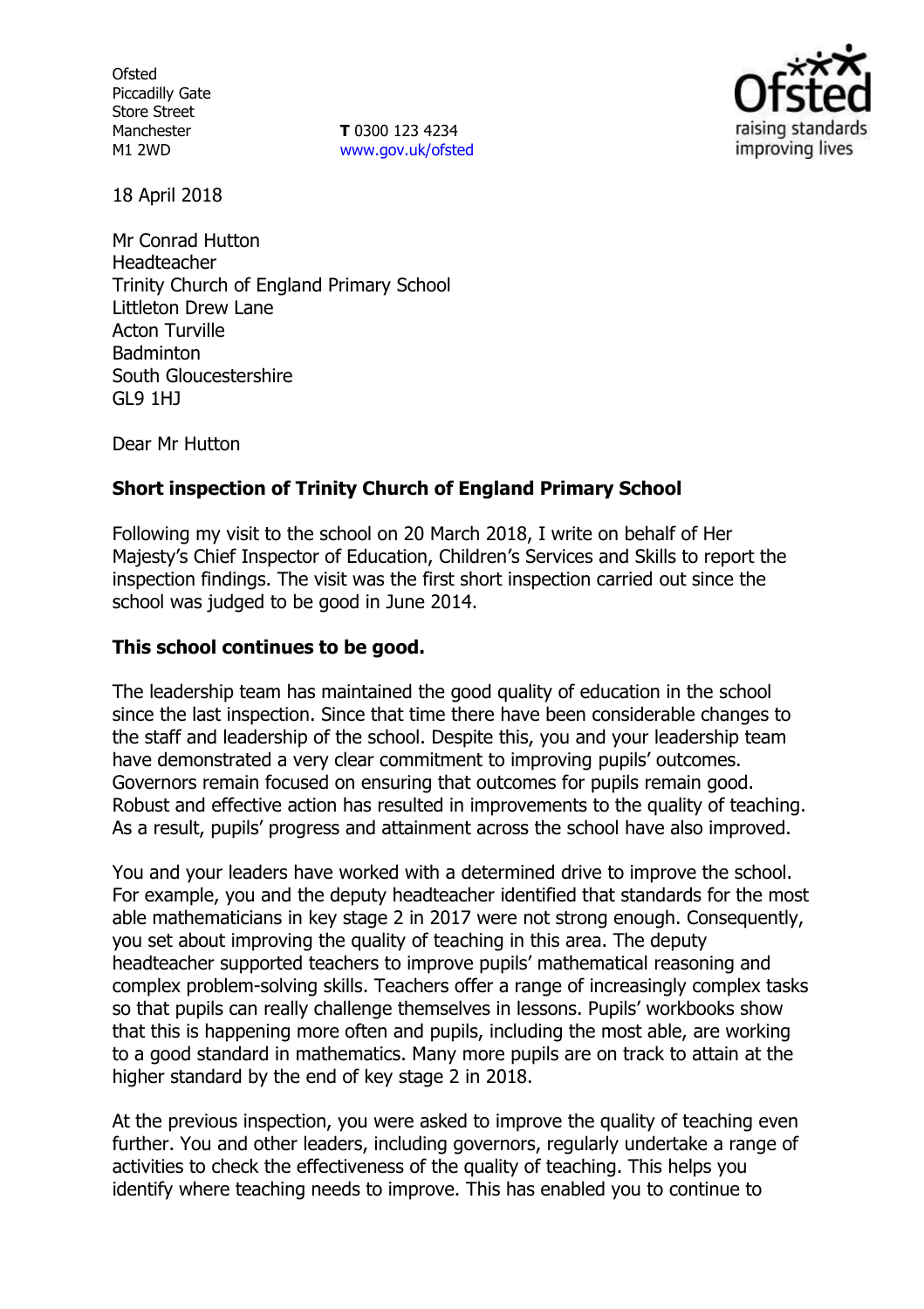

improve the quality of teaching, despite the staff changes. As a result of your leadership, good standards in reading, writing and mathematics have been maintained across the school.

Staff's, parents' and pupils' responses to the online questionnaire were overwhelmingly positive. Nearly all parents agreed that their children make good progress and are happy in school. Parents typically comment that, 'All staff go above and beyond' and that, 'Dedicated and passionate teachers and leaders aim for the best for all children in their care'. The majority of pupils said that they enjoy school and teachers help them do their best. Pupils say they enjoy learning in school. Adults have high expectations of pupils' behaviour and learning. Pupils live up to these expectations, are well mannered and demonstrate good attitudes to learning. They say that behaviour is good in and around school. Staff are proud of their school and motivated to do their best. They feel supported to improve and typically describe school as, 'a happy place to work'.

## **Safeguarding is effective.**

You have a strong commitment to pupils' safety and welfare. You have ensured that all safeguarding arrangements at the school are fit for purpose. Regular training and useful prompts on staff identification badges ensure that all staff and governors know what to do if they have a concern about a pupil. You provide regular updates for staff on safeguarding procedures. Although referrals to outside agencies are rare, you make these swiftly and ensure that you promptly follow up any delays. Thorough checks are conducted when staff or governors are appointed. You are currently setting up a new system to enable you to access this information more readily. Vetting procedures for newly appointed staff are effective and you and governors are appropriately trained about appointing staff.

Pupils told me they feel safe in school and parents overwhelmingly agree. Parents agree that their children are well looked after in school. School records show that incidents of poor behaviour are uncommon. Pupils say bullying is rare and feel confident that adults will sort out any bullying worries or concerns. Pupils are taught how to keep themselves safe when using computers and the internet.

# **Inspection findings**

- At the beginning of the inspection, we agreed on the lines of enguiry to consider during the day. We agreed to see how effective teaching is in improving outcomes for middle-prior-attaining pupils. We also agreed that we would explore how well leaders have improved outcomes in the Reception class. In addition, we decided to look at the progress of boys in writing across the school. Finally, I considered whether safeguarding is effective and steps you have made to improve attendance for disadvantaged pupils.
- In 2017, progress for middle-prior-attaining pupils in reading and mathematics in key stage 2 dipped below the national average. Also, in key stage 1, middleprior-attaining pupils were not challenged enough to reach the higher standard. You track pupils' achievements regularly and hold teachers to account through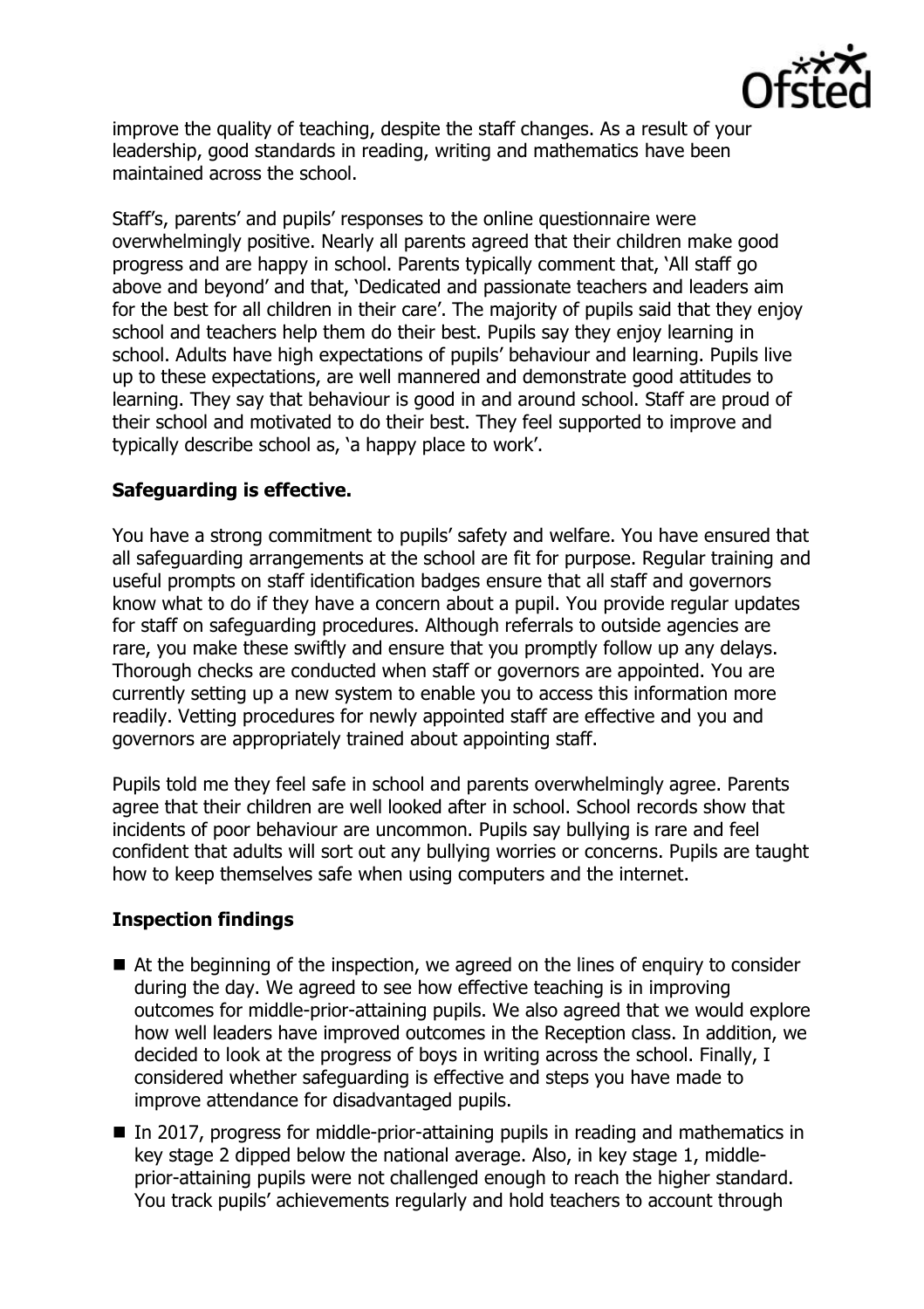

regular pupil progress meetings. You have also supported teachers to match pupils' learning so that pupils are challenged to work at the right standard for their age. This is paying off as teachers plan lessons that challenge all pupils effectively. Teachers provide pupils in key stage 2 with effective feedback and clear guidance on what they need to do to improve. Pupils' workbooks across key stage 2 demonstrate that pupils are working to a good standard and make strong progress in writing and mathematics. Also, middle-prior-attaining pupils in key stage 2 read fluently and can answer appropriate questions about what they are reading. Teaching assistants understand pupils' age-related expectations and use these to question and challenge pupils well.

- $\blacksquare$  In key stage 1, the teaching of mathematics enables pupils to make good progress because work is challenging. However, pupils' progress in writing is not as effective because teachers do not use assessments carefully enough to match work to pupils' needs. Feedback is not precise enough to support pupils' progress.
- At the previous inspection, you were asked to raise the achievement of pupils in their Reception Year. Standards for the most able children in Reception have declined since the previous inspection. Previously, the quality of teaching in Reception was not good enough. You and your leaders addressed the weakness in teaching effectively and support the new Reception teacher very well. The quality of teaching is improving rapidly and adults plan activities to support children to make strong progress. Assessment is used to match learning to children's needs. The new outside space is used to develop children's skills across the curriculum. During the inspection, parents typically commented on the improvements in the quality of teaching in Reception. Teaching assistants are given effective guidance to ensure that children learn well. Children in the Reception Year are now making stronger progress towards reaching a good level of development by the time they reach Year 1. However, work is not always challenging enough for the most able children and their progress is slower. You are aware of this and will continue to support the class teacher to improve outcomes for these children.
- Historically, standards in boys' writing had not been as good as that of girls. You see all pupils as individuals and monitor their progress accordingly. When a pupil's progress dips, you put in place support to improve outcomes. These are planned and monitored through pupil progress meetings and regular checks on standards across the school. Leaders identified aspects of writing to improve across the school, including improving pupils' spellings and their understanding and use of punctuation and grammar. Leaders also set about changing the topics and themes that teachers use to stimulate pupils' writing. Evidence collected during the inspection shows that boys' writing is improving. Boys say they enjoy writing, especially when it's about a topic that interests them. Workbooks show there is little difference between the quality of written work of boys and that of girls. Consequently, a greater number of boys are on track to meet their agerelated expectations in writing.
- During my visit, we discussed the attendance of your most vulnerable pupils. Numbers are extremely small and you know each individual pupil well. You have effective procedures in place to monitor pupils' absence and ensure that